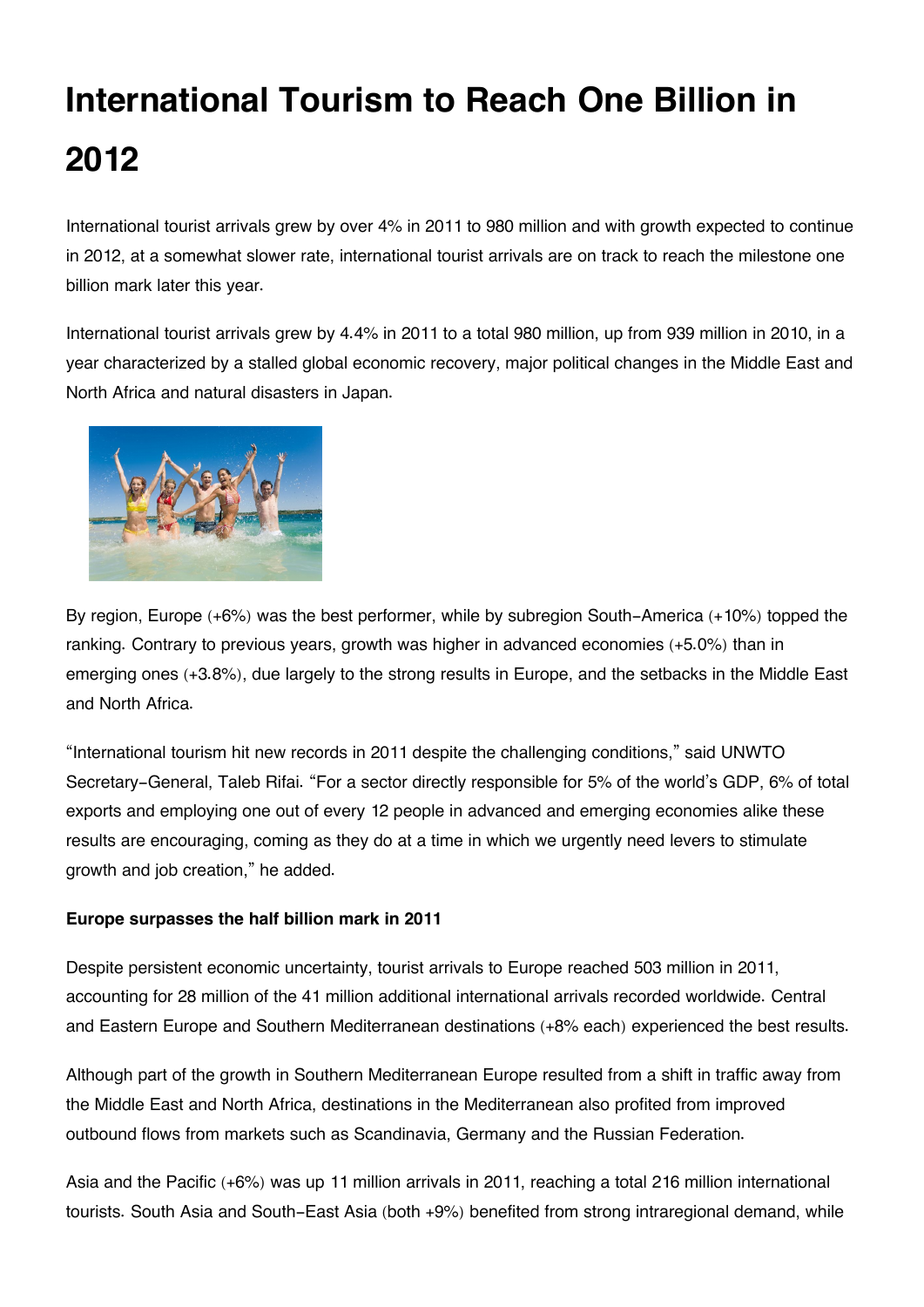growth was comparatively weaker in North-East Asia (+4%) and Oceania (+0.3%), partly due to the temporary decline in the Japanese outbound market.

The Americas (+4%) saw an increase of 6 million arrivals, reaching 156 million in total. South America, up by 10% for the second consecutive year, continued to lead growth. Central America and the Caribbean (both +4%) maintained the growth rates of 2010. North America, with a 3% increase, hit the 100 million tourists mark in 2011.



Africa maintained international arrivals at 50 million, as the gain of two million by Sub-Saharan destinations  $(+7%)$  was offset by the losses in North Africa  $(-12%)$ . The Middle East  $(-8%)$  lost an estimated 5 million international tourist arrivals, totaling 55 million. Nevertheless, some destinations such as Saudi Arabia, Oman and the United Arab Emirates sustained steady growth.

### **Receipts confirm positive trend in arrivals**

Available data on international tourism receipts and expenditure for 2011 closely follows the positive trend in arrivals.

Among the top ten tourist destinations, receipts were up significantly in the USA (+12%), Spain (+9%), Hong Kong (China) (+25%) and the UK (+7%). The top spenders were led by emerging source markets – China (+38%), Russia (+21%), Brazil (+32%) and India (+32%) – followed by traditional markets, with the growth in expenditure of travelers from Germany (+4%) and the USA (+5%) above the levels of previous years.



### **International tourism on course to hit one billon in 2012**

UNWTO forecasts international tourism to continue growing in 2012 although at a slower rate. Arrivals are expected to increase by 3% to 4%, reaching the historic one billion mark by the end of the year. Emerging economies will regain the lead with stronger growth in Asia and the Pacific and Africa (4% to